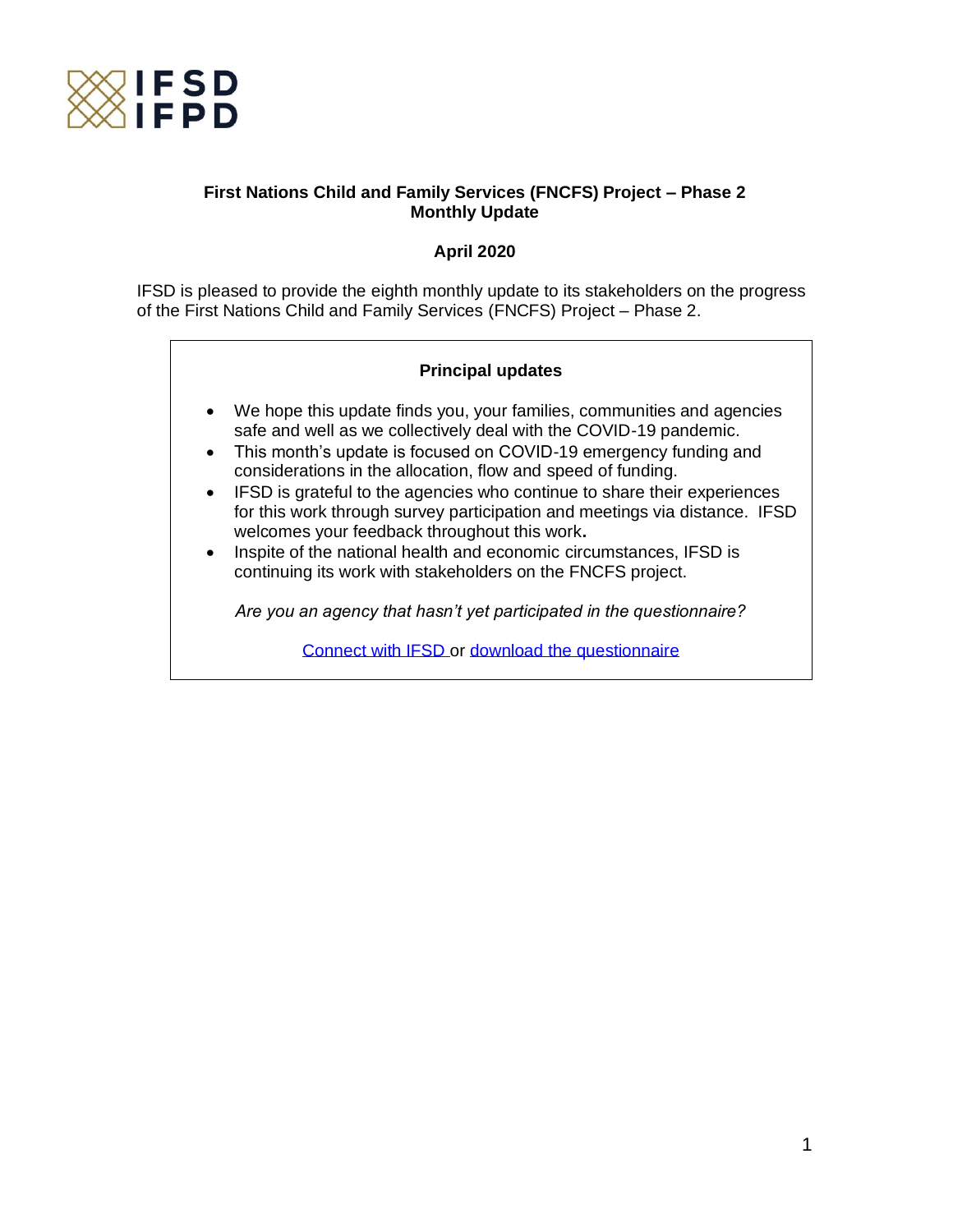

#### **Emergency funding for COVID-19: Responses and support to Indigenous Peoples**

#### **SUMMARY**

The pandemic has sent economies into recession and is stressing health systems and the people they serve. In response, the Government of Canada has introduced a variety of interim measures to ease the immediate financial pain caused by the pandemic.

While all economic sectors and people have been in some way affected by the pandemic, vulnerable populations or populations with pre-existing social and economic challenges may be more severely burdened. Indigenous Peoples, and especially, First Nations living on-reserve with overcrowded housing, limited access to social and health services, and higher incidences of child and family services interventions, are at greater risk of ramifications.

Recognizing the particular challenges, Indigenous Services Canada (ISC) announced \$305 million for the *Indigenous Community Services Fund on March 26, 2020*. This funding is to be distributed across groups of Indigenous Peoples, with 65% of the funding attributed to First Nations.

When considering three parameters for assessing resource allocation and distribution (allocation, flow and speed), the announced funding falls short. While funding will flow principally to First Nations communities, there is no definition of targeted people or services. Without a plan, the impact of emergency funding may be limited.

Precedents exist to better allocate and distribute funding in crisis situations. Four broad approaches to distributing emergency funding can be defined, each with its own tradeoffs in allocation, flow and speed. These approaches have clear targets and intentions, e.g. immediate financial relief allocated directly to a recipient, or long-term disaster mitigation planning. To address needs in an emergency and to build resiliency for the next unexpected situation, funding targets, approaches and amounts will differ.

There are models of planned and targeted emergency response. Consider for instance, Dakota Ojibway Child and Family Services (DOCFS), based in Manitoba. The organization has a well-developed business continuity plan that can be actioned in one half-day. From staff roles to connections with other branches of the Tribal Council, DOCFS works to fulfill the emergency needs of the people they serve from the procurement and delivery of food to personal items.

Emergency funding is a tool that should have clearly defined purposes to reach those in need in moments of crisis. Allocating funding is one step, getting it to work is another.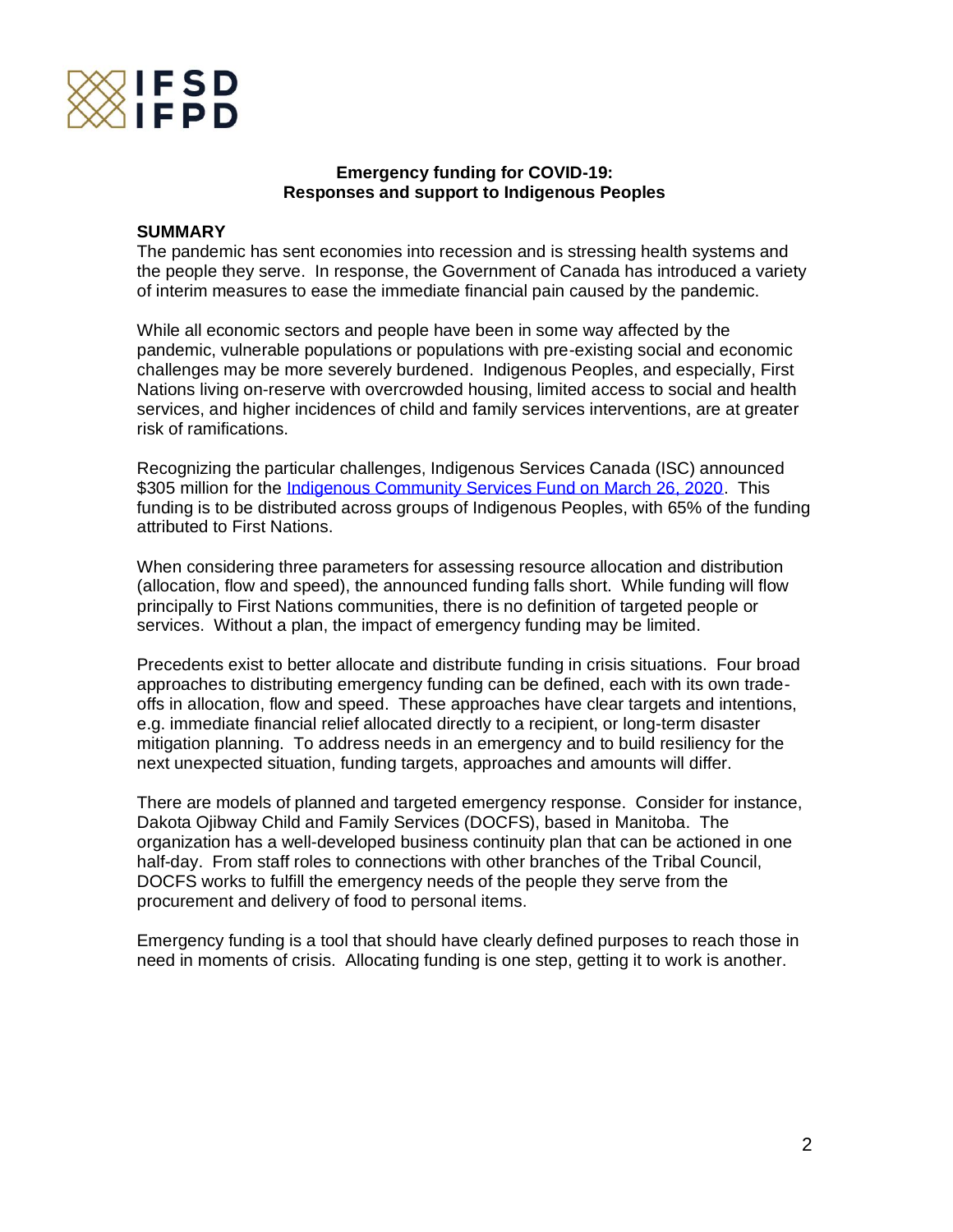

#### **Introduction**

The pandemic has sent economies into recession and is stressing health systems and the people they serve. In response, the Government of Canada has introduced a variety of interim measures to ease the immediate financial pain caused by the pandemic.

While all economic sectors and people have been in some way affected by the pandemic, vulnerable populations or populations with pre-existing social and economic challenges may be more severely burdened. Indigenous Peoples, and especially, First Nations living on-reserve with overcrowded housing, limited access to social and health services, and higher incidences of child and family services interventions, are at greater risk of ramifications.

Recognizing the particular challenges, Indigenous Services Canada (ISC) announced \$305 million for the [Indigenous Community Services Fund on March 26, 2020.](https://www.canada.ca/en/indigenous-services-canada/news/2020/03/addressing-urgent-needs-in-indigenous-communities-related-to-covid-19.html) This funding is to be distributed across groups of Indigenous Peoples, with 65% of the funding attributed to First Nations. In mid-April, nearly \$307 million was announced for Aboriginal [businesses,](https://www.canada.ca/en/department-finance/economic-response-plan.html#businesses) largely made available through Indigenous financial institutions through short-term interest free loans, and non-repayable contributions.



To provide a rough comparative basis on which to understand the funding, per capita calculations suggest that First Nations on-reserve receive approximately \$645 per person, Inuit receive approximately \$700, with Métis and Urban Indigenous Peoples receiving substantively less on a per capita basis: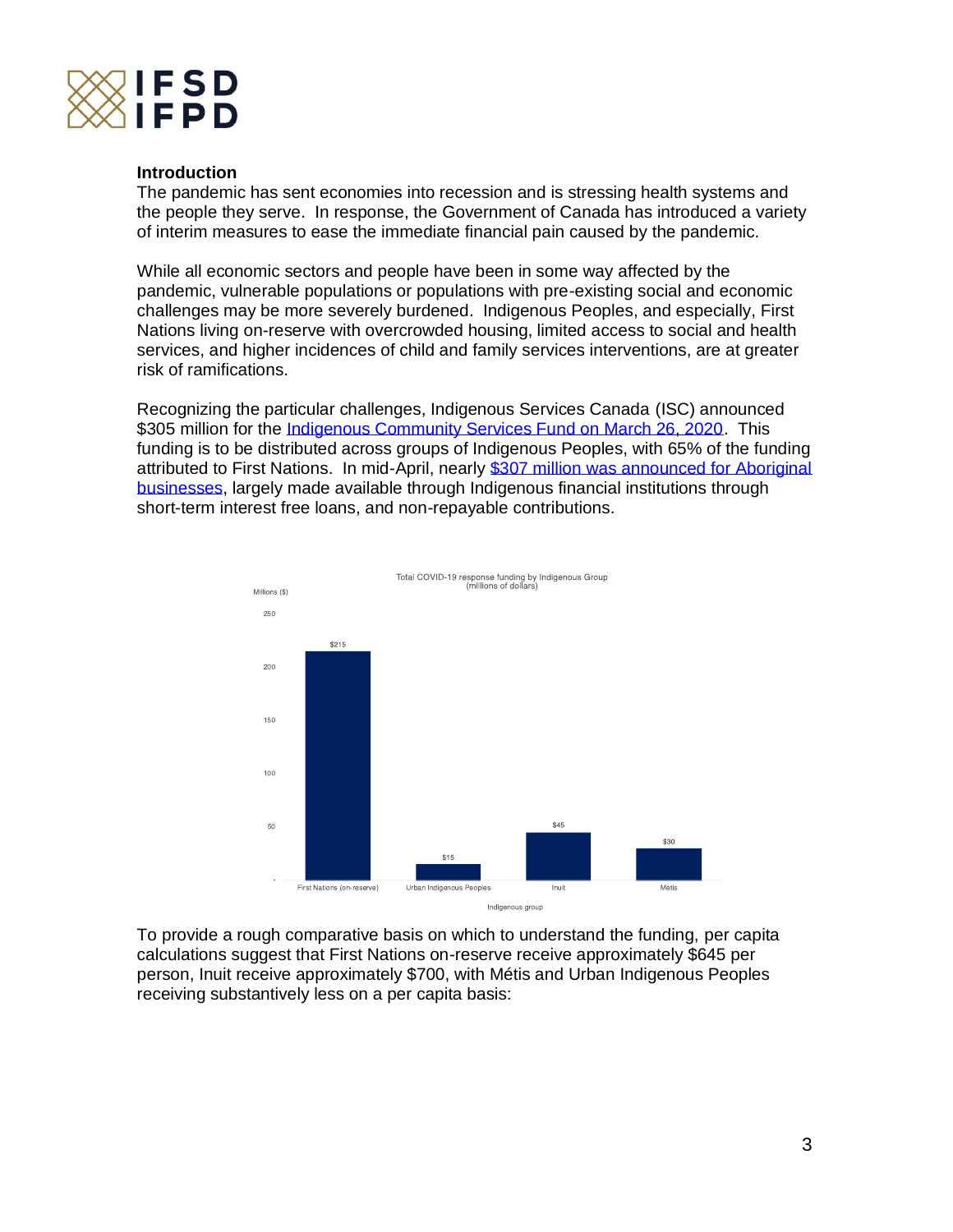



Most of the total funding (approximately \$290 million or 92%) is being allocated on a regional basis. Since funding for urban Indigenous services is proposal-based (approximately 5% of total funding), there is no defined regional association (until the funding is allocated).



COVID-19 response funding, per capita by Indigenous group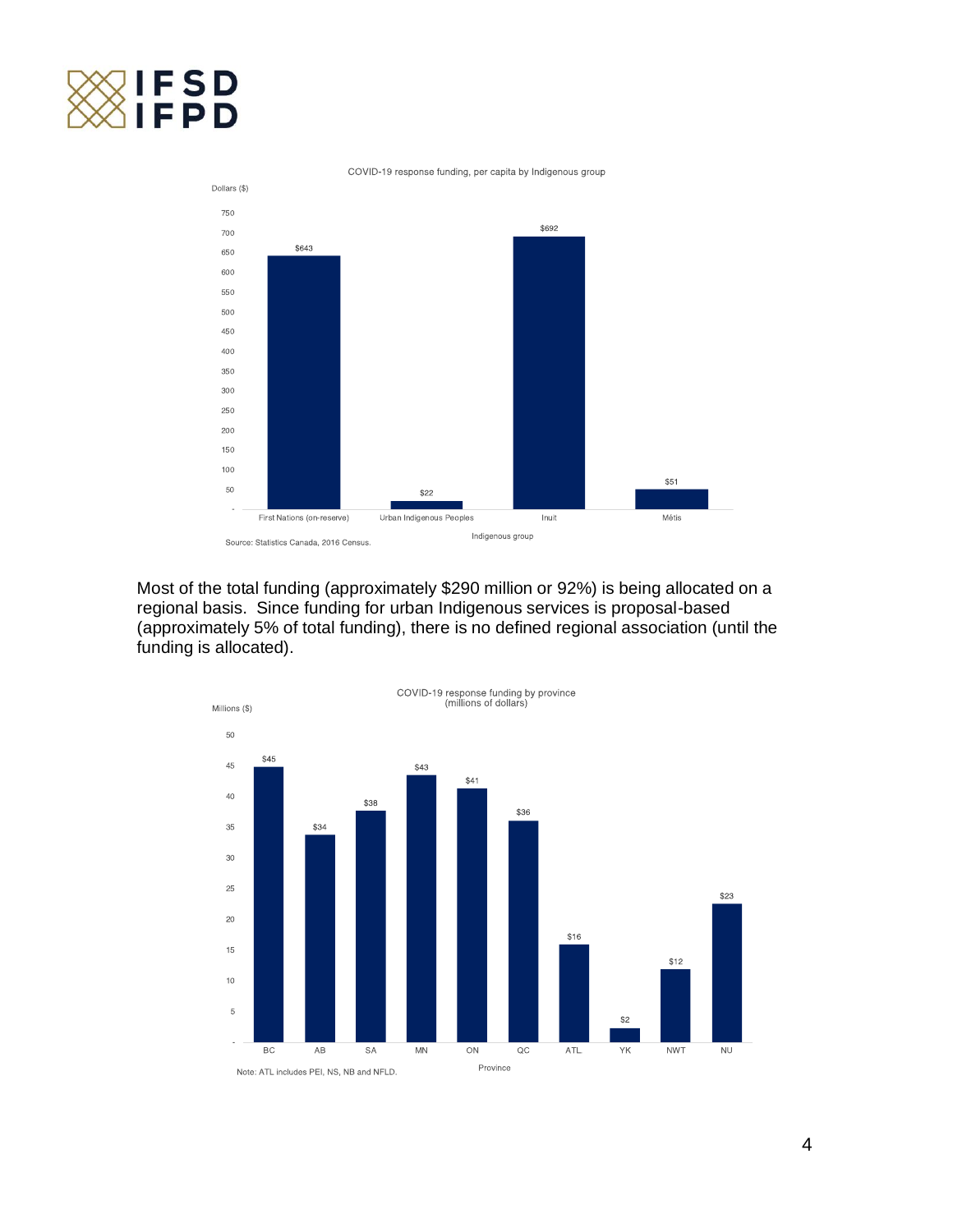

# On a per capita basis, North West Territories receive the highest per capita funding amounts and Ontario receives the lowest.



At the time of writing, ISC had not released information on if and when allocated resources have flowed to participants. For the funding allocated by proposal, the deadline for proposals was April 13, 2020.

Beyond the dollar amounts, there are three principal considerations on resources:

- 1) The way in which funding is **allocated** (i.e. who gets what)
- 2) The way in which funding **flows** (i.e. how money moves to recipients)
- 3) The **speed** with which funding is distributed (i.e. when it flows to recipients)

#### **Allocation**

ISC defines *population*, *remoteness* and *need* as three parameters for distributing funding to First Nations. ISC can be credited with identifying relevant factors for funding. The problem, however, is that the definition of the factors and their application are unclear. Without understanding how population, remoteness and need are being used to determine allocations, they have little meaning.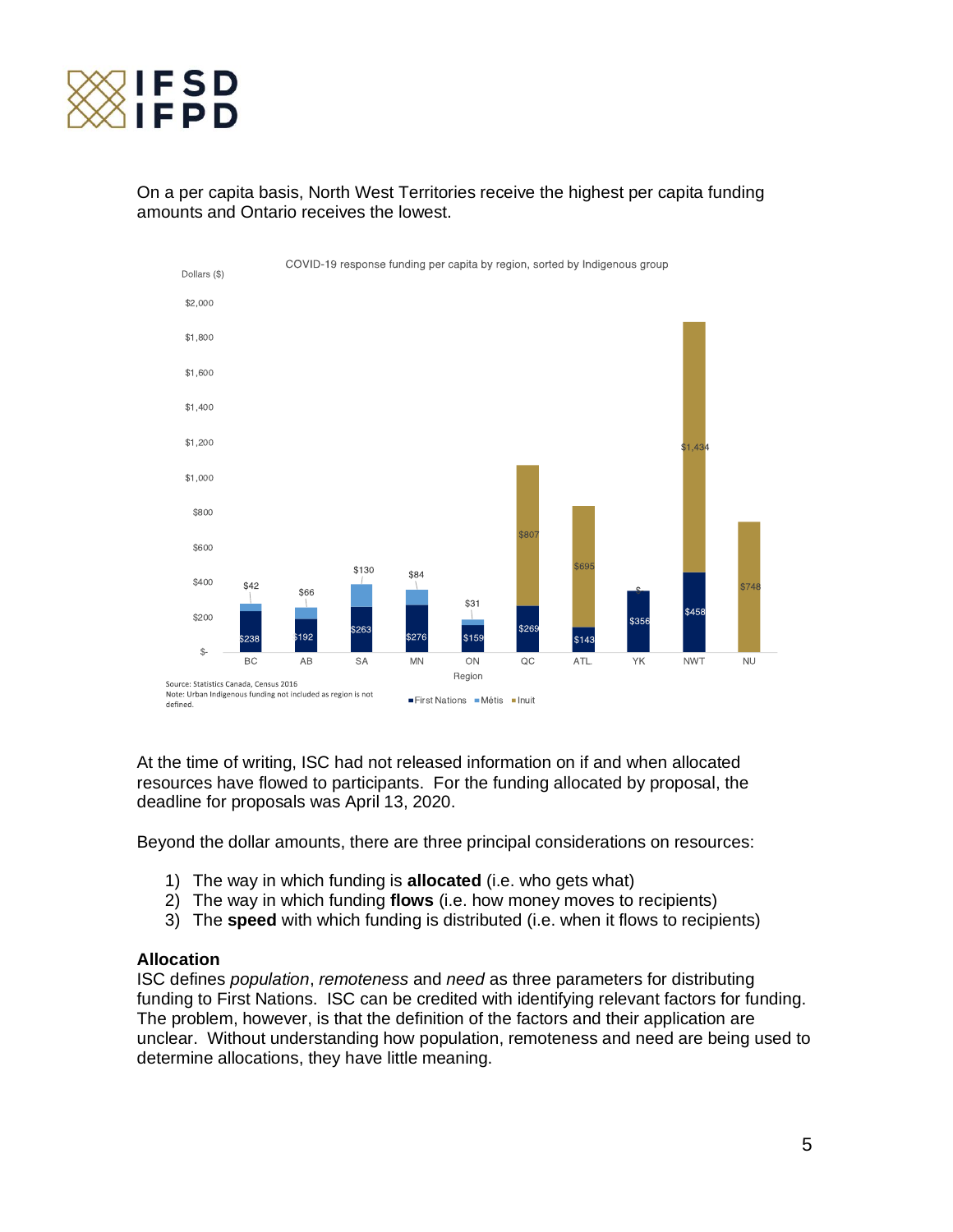

#### **Flow**

On the matter of funding flows, ISC defined different means of moving money based on recipient group. For instance, First Nations dollars will flow directly to communities, whereas funding for Inuit will flow based on an allocation determined by ITK and regional Inuit land claims organizations. In the case of Métis and Urban Indigenous funding, eligible parties can apply for funding.

There is a helpful distinction to be made between emergency response funding to ease the immediate shock/pain of a pandemic, versus the longer-term funding that is meant to support development in communities.

In the current circumstances, it may be helpful to ensure funding flows to recipients as quickly and as efficiently as possible to ensure their basic needs are being met, especially in challenging circumstances.

#### **Speed**

The speed with which funding reaches recipients is closely connected to how it flows. ISC has defined different means through which Indigenous Peoples will receive support: directly through their First Nation, through a land-based organization, or by applying for funding.

The most efficient funding receipt will likely be among First Nations. It can be expected that funding will move with relative ease to First Nations (as mechanisms and agreements already exist), and that the band council structures in place should generally be able to put funding into practice. The slowest funding by contrast, may be funding allocated through the call for proposals for those providing services to Indigenous Peoples in urban centres or off-reserve.

# **Re-thinking emergency funding**

There are four principal models that emerge when considering approaches to delivering emergency funding across jurisdictions: application-based temporary assistance; direct transfers to persons; medium- to long-term grants; and third-party managed funding.

There are considerations for each of these funding approaches, that may be suitable to responding to different types of crises or particular moments over the course of a crisis and its recovery.

# **Next steps**

- 1. Model funding approaches and develop explanatory notes for funding components.
- 2. Analyze initial expenditure data from ISC.
- 3. Analyze data shared by FNCFS agencies and build case study profiles.
- 4. Build research on transition and resource considerations.

# **Contact information**